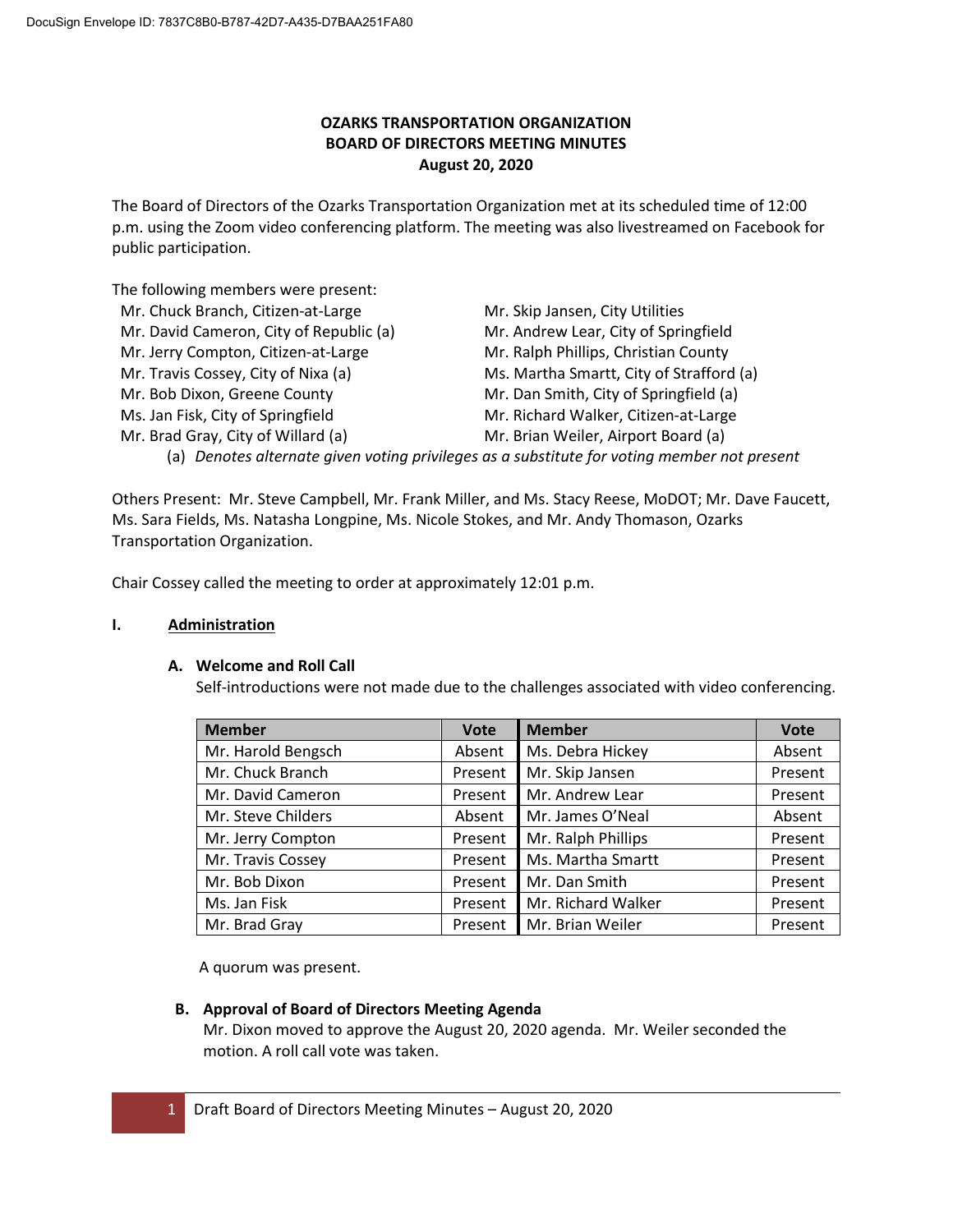| <b>Member</b>      | <b>Vote</b> | <b>Member</b>      | <b>Vote</b> |
|--------------------|-------------|--------------------|-------------|
| Mr. Harold Bengsch | Absent      | Ms. Debra Hickey   | Absent      |
| Mr. Chuck Branch   | Aye         | Mr. Skip Jansen    | Aye         |
| Mr. David Cameron  | Aye         | Mr. Andrew Lear    | Aye         |
| Mr. Steve Childers | Absent      | Mr. James O'Neal   | Absent      |
| Mr. Jerry Compton  | Aye         | Mr. Ralph Phillips | Aye         |
| Mr. Travis Cossey  | Aye         | Ms. Martha Smartt  | Aye         |
| Mr. Bob Dixon      | Aye         | Mr. Dan Smith      | Aye         |
| Ms. Jan Fisk       |             | Mr. Richard Walker | Aye         |
| Mr. Brad Gray      | Aye         | Mr. Brian Weiler   | Aye         |

## **C. Approval of June 18, 2020 Meeting Minutes**

Mr. Cameron moved to approve the minutes from the June 18, 2020 meeting. Mr. Dixon seconded the motion. A roll call vote was taken.

| <b>Member</b>      | <b>Vote</b> | <b>Member</b>      | <b>Vote</b> |
|--------------------|-------------|--------------------|-------------|
| Mr. Harold Bengsch | Absent      | Ms. Debra Hickey   | Absent      |
| Mr. Chuck Branch   | Aye         | Mr. Skip Jansen    | Aye         |
| Mr. David Cameron  | Aye         | Mr. Andrew Lear    | Aye         |
| Mr. Steve Childers | Absent      | Mr. James O'Neal   | Absent      |
| Mr. Jerry Compton  | Aye         | Mr. Ralph Phillips | Aye         |
| Mr. Travis Cossey  | Aye         | Ms. Martha Smartt  | Aye         |
| Mr. Bob Dixon      | Ave         | Mr. Dan Smith      | Aye         |
| Ms. Jan Fisk       | Aye         | Mr. Richard Walker | Aye         |
| Mr. Brad Gray      | Aye         | Mr. Brian Weiler   | Aye         |

The motion passed.

#### **D. Public Comment Period for All Agenda Items**

Mr. Cossey stated there were several comments included in the packet. Also, there were some sent to the Board the day before the meeting, including one regarding bike and pedestrian improvements on Highway 160. Mr. Cossey asked if Ms. Fields had anything she would like to point out. Ms. Fields shared her excitement there has been input received from the public, especially regarding bicycle and pedestrian improvements.

## **E. Executive Director's Report**

Ms. Fields thanked the Board for the wonderful participation and is looking forward to being able to meet in person again once it is safe to do so.

Ms. Fields reported on the OTO operation side. It was decided to outsource accounting and HR. Accounting took effect on July 1, 2020 with the start of the new fiscal year. She stated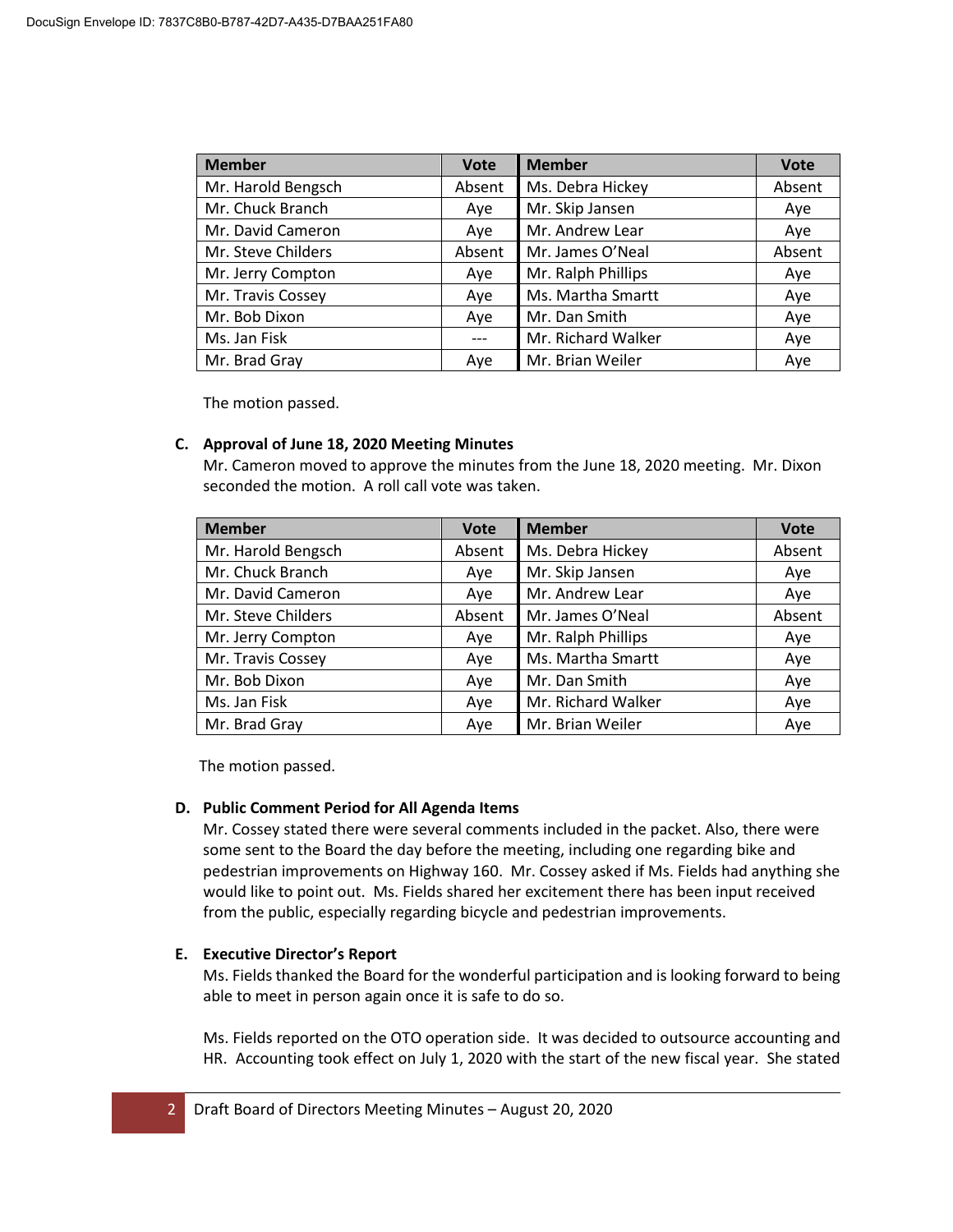after one-month, things are going well. The first payment request was submitted to MoDOT and approved. She said she believes it is working efficiently.

Ms. Fields also reported Nicole Stokes was hired as the Administrative Assistant. She stated Ms. Stokes is getting up to speed quickly. Ms. Fields added an HR firm was used to hire her, which was a good experience. Lynne Haggerman was the HR consultant who posted the job and screened all the applicants. There were over 80 applicants. Ms. Haggerman reviewed the applications and screened the best candidates. Ms. Fields and Ms. Haggerman were then able to interview several. Ms. Haggerman is also providing an HR audit for compliance and areas of improvement. She will be providing a full report in the next couple of weeks.

Ms. Fields stated OTO is continuing their planning activities. The Bicycle and Pedestrian Committee is continuing to look at trail planning and goals for trails over the term of the long range plan-2045. She said it is exciting to see that the trail network may double by then. The LCBT is continuing to collaborate on transit issues. The long range transportation plan is ramping up again. She reported, OTO was planning to attend the business expos in this spring for public input, which is always very successful, but were not able to do that because they were cancelled. Due to this, the survey has been reopened. To promote participation, the survey has been sent out through a Facebook boost. Also, OTO is working to do a direct mailing through sampling. This mailing could reach up to 10,000 people with a link to the survey to try and encourage participation. Ms. Fields advised Ms. Longpine has been meeting with the Transportation Collaborative in Springfield to gain their participation. OTO will continue with these efforts, despite some challenges.

Ms. Fields said OTO is still looking at priorities for the next round of the statewide transportation improvement program. She advised MoDOT opted not to do a new program this year, so OTO did not get any priorities added. An addition that would have been added is additional improvements to James River Freeway. MoDOT had already programmed improvements for the Glenstone interchange, and from 65 to National. Another addition would have been having National to Kansas Expressway widened, due to funding challenges, that was never realized. It was hoped the first part of I-44 would be programmed, which would have been widening from 65 to Glenstone. The plan was to use that as match for an INFRA grant and that INFRA grant was not approved or funded. It is planned to begin on I-44 and the intersection of CC and  $22^{nd}$ . There were no additional projects programmed. OTO is reviewing to see if conditions have changed enough over the past year to warrant reevaluating some priorities. OTO will be working with a committee of the Technical Planning Committee to examine that issue.

On the funding side, Ms. Fields stated there is no new news on additional Federal funding. She advised Federal funds for transportation had been left out of the Senate draft. There was additional funding in the House draft. It will have to wait to see if there is a new stimulus bill. Ms. Fields advised OTO is waiting on updated revenue numbers from MoDOT.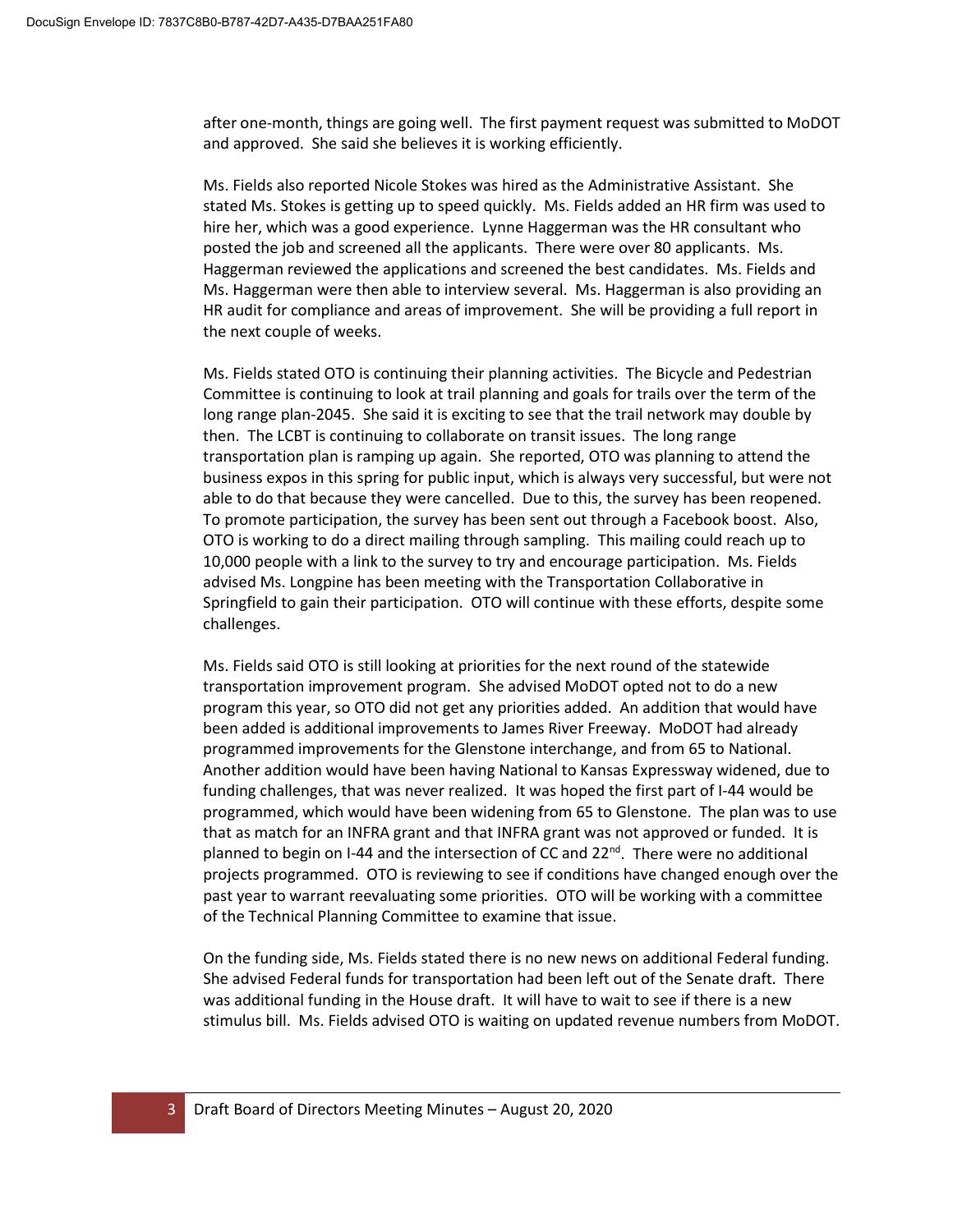She stated MoDOT believes they have hit the bottom in regard to funding and are still assessing the situation and will hopefully know more this fall.

Ms. Fields advised locally, traffic is back to pre-pandemic levels. Statewide traffic is down about 10%. That is much improved from the 40% it was down in April. Those trends are holding nationwide.

Lastly, Ms. Fields stated the Articles of Incorporation had been amended earlier this year. Each member jurisdiction needed to adopt the updated articles so the accrual of assets would accrue to all 9 member jurisdictions. Previously, the assets only accrued to the City of Springfield. Ms. Fields advised she had received adopted Articles of Incorporation from the City of Nixa, Christian County and the City of Republic. She asked all jurisdictions to send that to her or get it on their City Council's agenda to do so.

Mr. Lear advised the Articles of Incorporation had been passed at a City of Springfield Council meeting. Mr. Gray, City of Willard, stated they also passed it.

#### **F. MoDOT Update**

Mr. Campbell stated MoDOT has been under high scrutinization on job hires for some time. He stated they are sliding out of that. They are focused first on winter operations. He advised there is one job opening currently but they just closed 25 job postings. Twentyone of those were in the maintenance winter operations categories. The other 4 were front-line supervisors that were needed. He stated there are still a dozen or so openings in the works in the supervisor category that will post in 1 to 2 weeks. MoDOT's goal is to have 2 to 2.2 drivers available per winter operations vehicle. He advised they are over 50 people down within the district which has presented some staffing challenges.

Mr. Campbell said, looking forward to the STIP, there are 3 months of lettings that are published. The goal is to focus on the remainder of the lettings for the fiscal year. He said within the district there is a full letting schedule coming forward and there are some challenges. Statewide, several districts are wanting to pile jobs into the spring lettings. MoDOT tries to balance the lettings so it works out best for the industry as well as their staff.

Mr. Campbell confirmed what Ms. Fields reported regarding funding. He stated they do believe they have hit the bottom of the "trough" regarding revenue dips after COVID-19. He said they are looking forward to September where they can get another set of revenue numbers. At the beginning of August, the fuel tax was still lagging but the motor vehicle sales tax and registration fees made up the dip on the fuel side.

MoDOT's shared work structure reduced their availability by 20% which has impacted the production side. Mr. Campbell stated MoDOT is progressing nicely on the bulk of their projects, with several projects aimed to be completed this calendar year. These projects include the I-44 design build job, the Route 160 widening, and the Marshfield interchange. Mr. Campbell stated the Cape Fair bridge will be closed and rehabilitated, which is also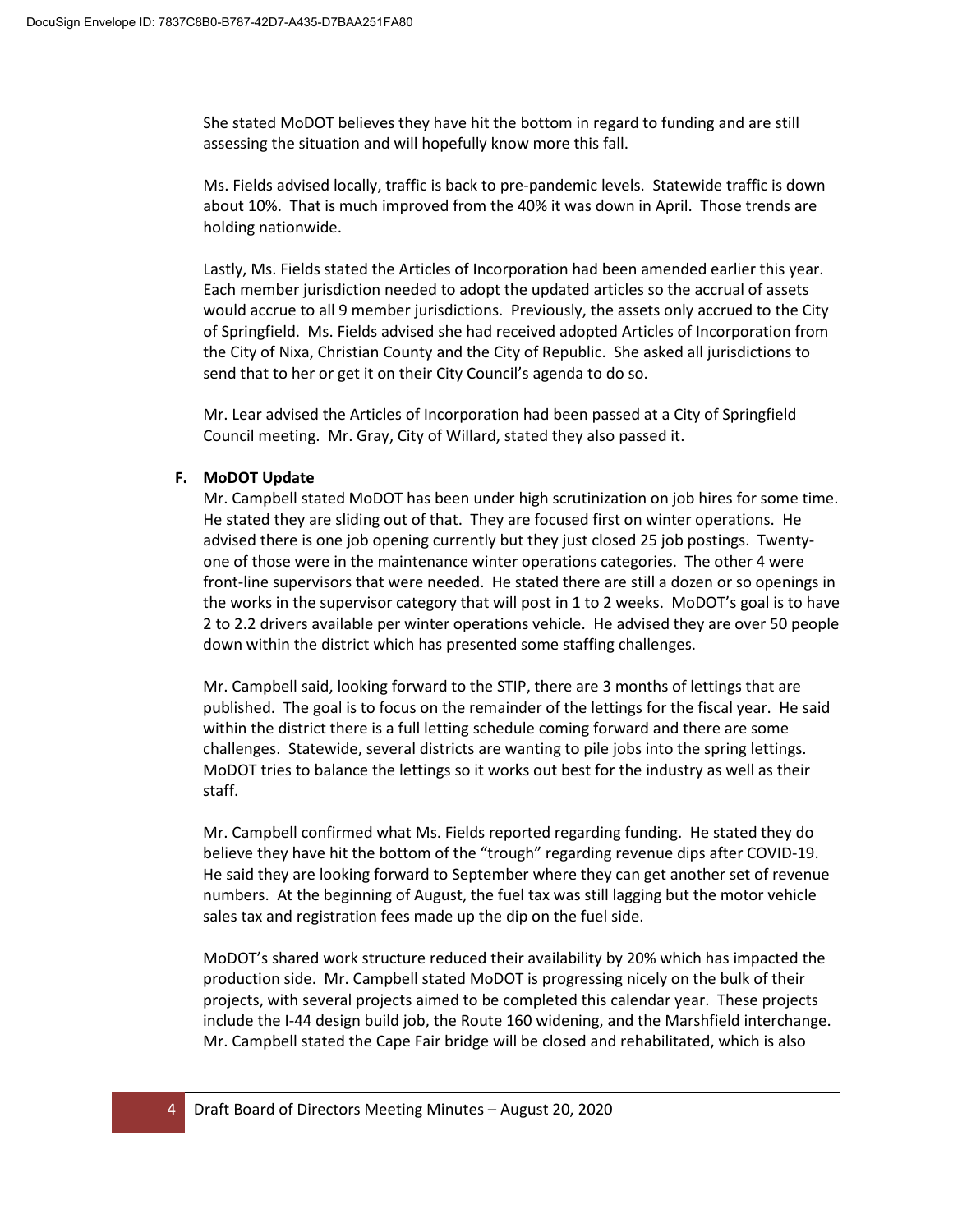expected to be completed this calendar year. He advised, in downtown Springfield, the Chestnut bridge rehabilitation had its last concrete pour on the divider islands. There should be very little impact on traffic.

Mr. Campbell advised MoDOT has 2 weeks left in its shared work schedule. They will be back fully staffed after Labor Day. This will allow them to catch-up on the STIP side and internally, group employees together in a more productive fashion.

Mr. Campbell stated MoDOT has done a better than anticipated job in their striping program. He said their majors and regionally significant roads are 99% striped. He also stated they are well into their current round of mowing.

Ms. Reese advised, regarding the STIP, they are in their first 3 months (August, September, and October) and bid openings are scheduled and set. They are moving forward with their projects in that. They have been looking forward and compiling their at-risk projects. They plan to complete these projects within the fiscal year but may have to push them out 2 to 3 months due to resources being down because of shared work or environmental right-ofways. She advised they are in hopes of getting the new letting schedule out.

Ms. Reese referenced a public comment that was received regarding signal timing at James River Freeway and National. She stated it was forwarded to Marc Lewis. They will be looking at this especially with school starting back-up.

Ms. Reese stated MoDOT was hoping to add the James River Freeway 6-laning beyond National. She advised, even though it did not officially get added to the STIP update, they are still doing some environmental work in the background.

# **G. Legislative Reports**

No legislative representatives were present.

# **II. New Business**

## **A. Amendment 12 to** *Transportation Plan 2040*

Ms. Longpine reported there are 8 changes proposed to be made to the current long-range transportation plan, *Transportation Plan 2040*. Seven of the changes are additions to the Fiscally Constrained Project List. Earlier this spring OTO was intending to update the TIP and requested new projects from different communities. Seven of the projects submitted were not currently on the Constrained Project List. Due to their timing, OTO wanted to make sure they were in the plan. This allows these projects to be updated into the TIP. The eighth project is to change the functional class of McCracken in Ozark from a local to a collector on the Major Thoroughfare Plan.

Mr. Cameron made a motion to approve Amendment 12 to *Transportation Plan 2040*. Mr. Smith seconded the motion. A roll call vote was taken.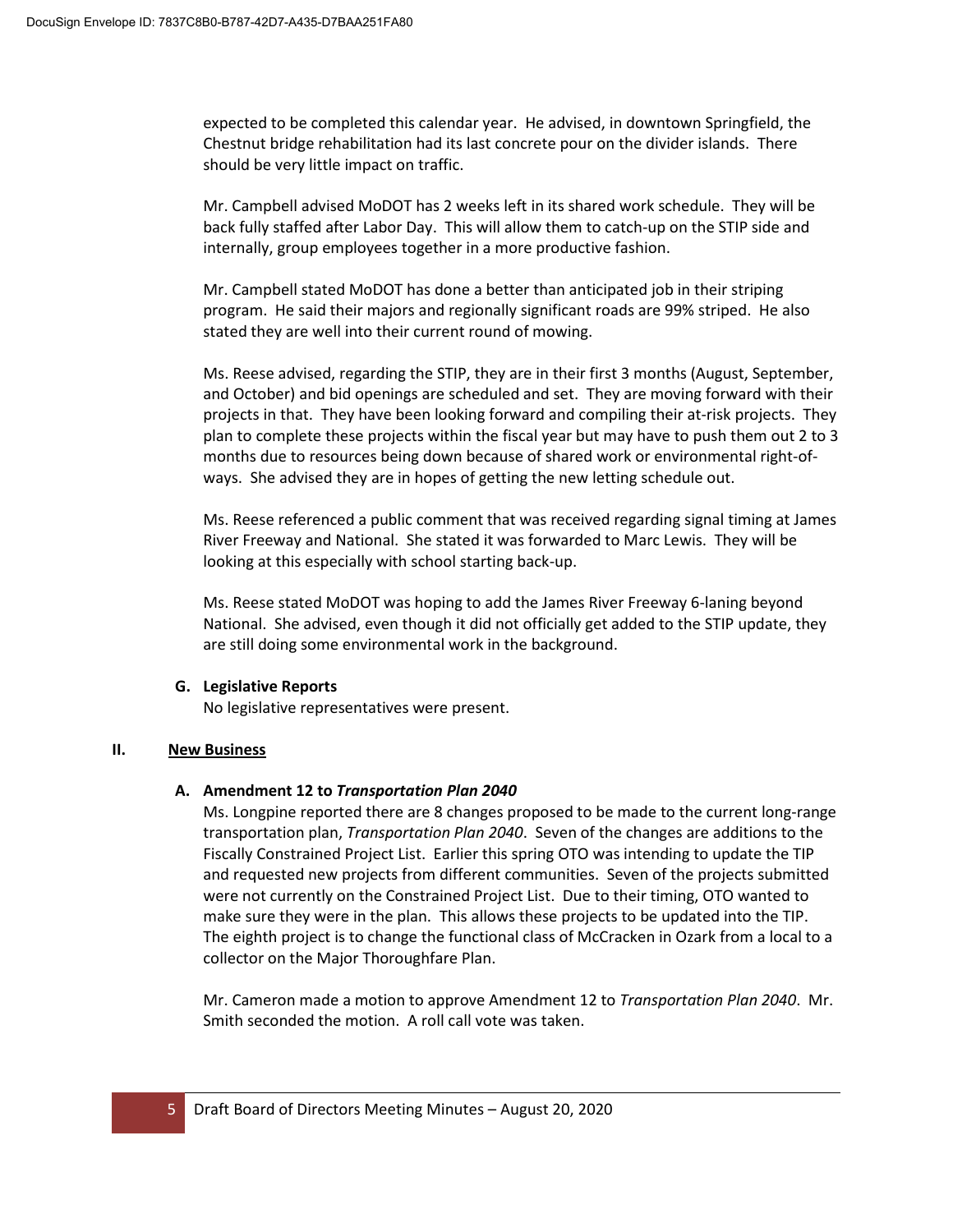| <b>Member</b>      | <b>Vote</b> | <b>Member</b>      | <b>Vote</b> |
|--------------------|-------------|--------------------|-------------|
| Mr. Harold Bengsch | Absent      | Ms. Debra Hickey   | Absent      |
| Mr. Chuck Branch   | Aye         | Mr. Skip Jansen    | Aye         |
| Mr. David Cameron  | Aye         | Mr. Andrew Lear    | Aye         |
| Mr. Steve Childers | Absent      | Mr. James O'Neal   | Absent      |
| Mr. Jerry Compton  | Aye         | Mr. Ralph Phillips | Aye         |
| Mr. Travis Cossey  | Aye         | Ms. Martha Smartt  | Aye         |
| Mr. Bob Dixon      | Aye         | Mr. Dan Smith      | Aye         |
| Ms. Jan Fisk       | Aye         | Mr. Richard Walker | Aye         |
| Mr. Brad Gray      | Aye         | Mr. Brian Weiler   | Aye         |

### **B. Federal Functional Classification Change Request**

Mr. Thomason reported that along with the City of Ozark's request to change their major thoroughfare plan for McCracken, they have also submitted a functional class change application. They are wanting to use some federal funds on a project on this road. To do that, they need to see that functional classification change. Mr. Thomason advised that a collector street can only connect or end at certain types of streets. To have this collector meet the standards, it will wrap around to connect to NN and to the intersection at Jackson and 3rd Street.

Staff recommends this approval. Mr. Thomason noted, this approval is not the final approval. If approved by the Board, it will be forwarded to MoDOT, who will then make an application to Federal Highway. Federal Highway will make the final decision on the classification change.

Mr. Branch made a motion to approve the Federal Functional Classification Change. Mr. Jansen seconded the motion. A roll call vote was taken.

| <b>Member</b>      | <b>Vote</b> | <b>Member</b>      | <b>Vote</b> |
|--------------------|-------------|--------------------|-------------|
| Mr. Harold Bengsch | Absent      | Ms. Debra Hickey   | Absent      |
| Mr. Chuck Branch   | Aye         | Mr. Skip Jansen    | Aye         |
| Mr. David Cameron  | Aye         | Mr. Andrew Lear    | Aye         |
| Mr. Steve Childers | Absent      | Mr. James O'Neal   | Absent      |
| Mr. Jerry Compton  | Aye         | Mr. Ralph Phillips | Aye         |
| Mr. Travis Cossey  | Aye         | Ms. Martha Smartt  | Aye         |
| Mr. Bob Dixon      | Aye         | Mr. Dan Smith      | Aye         |
| Ms. Jan Fisk       | Aye         | Mr. Richard Walker | Aye         |
| Mr. Brad Gray      | Ave         | Mr. Brian Weiler   | Aye         |

The motion passed.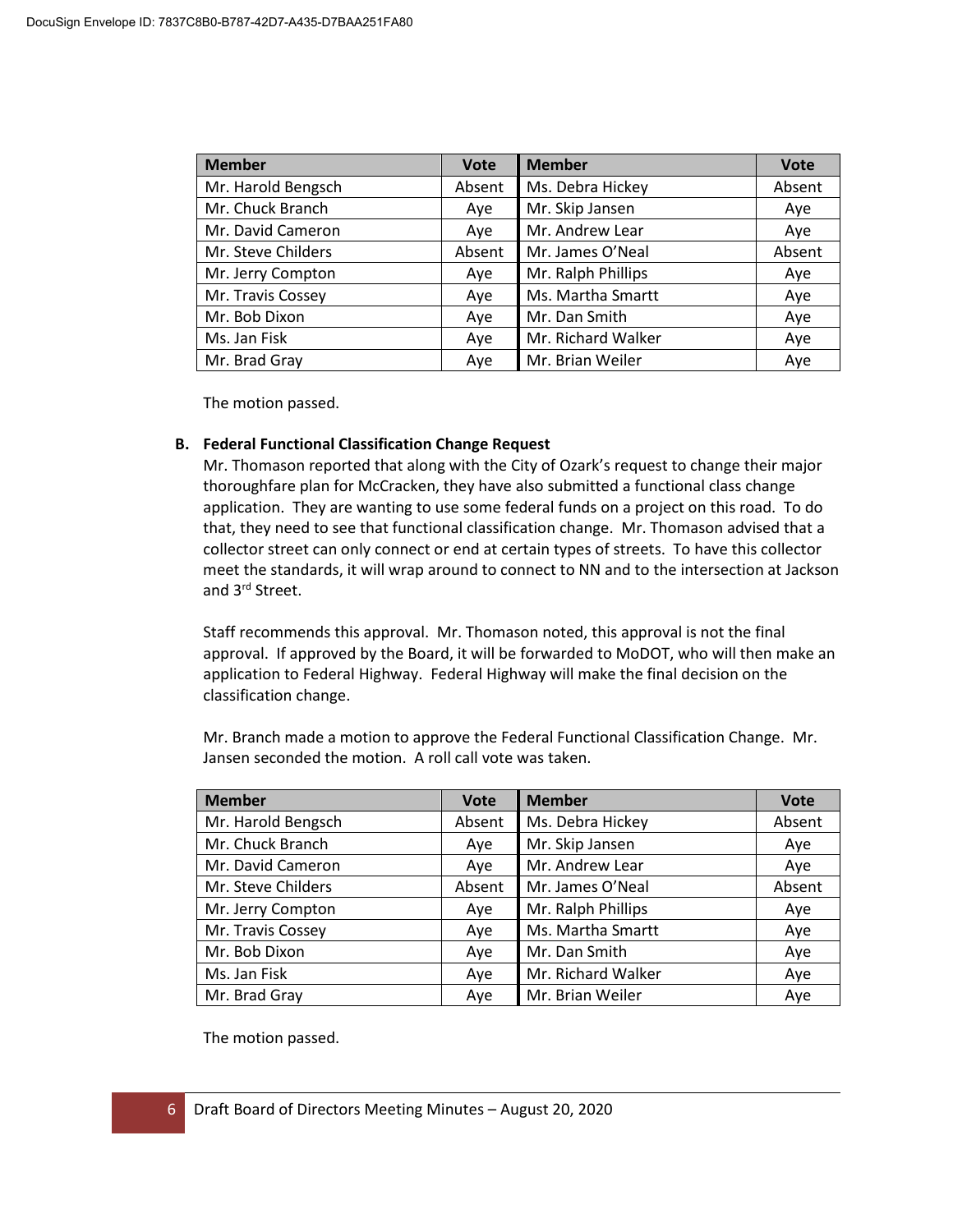## **C. Administrative Modification Five to the FY 2020-2023 TIP**

Ms. Longpine stated OTO is allowed, through its Public Participation Plan, to make administrative modifications, if they meet certain criteria. There are five different changes being made with this Administrative Modification Five. Two of them are technical corrections. Two are moving fiscal year funds from 2020 to 2021. The final one is splitting a project so part of the project can move forward quicker while the other is getting ready to go.

Ms. Longpine advised this agenda item was informational only.

# **D. Amendment Five to the FY 2020-2023 TIP**

Ms. Longpine reported Amendment Five is the result of changes that are needed since OTO is not doing a new TIP this year. OTO wanted to make sure and update the TIP with the projects the jurisdictions are preparing to work on over the next few years. MoDOT had some changes as well, in relation to moving projects around.

Ms. Longpine provided an overview of the 45 additions or revisions to the FY 2020-2023 TIP.

Mr. Weiler made a motion to approve Amendment 5 to the FY 2020-2023 TIP. Mr. Lear seconded the motion. A roll call vote was taken.

| <b>Member</b>      | <b>Vote</b> | <b>Member</b>      | <b>Vote</b> |
|--------------------|-------------|--------------------|-------------|
| Mr. Harold Bengsch | Absent      | Ms. Debra Hickey   | Absent      |
| Mr. Chuck Branch   | Aye         | Mr. Skip Jansen    | Aye         |
| Mr. David Cameron  | Ave         | Mr. Andrew Lear    | Aye         |
| Mr. Steve Childers | Absent      | Mr. James O'Neal   | Absent      |
| Mr. Jerry Compton  | Aye         | Mr. Ralph Phillips | Aye         |
| Mr. Travis Cossey  | Aye         | Ms. Martha Smartt  | Aye         |
| Mr. Bob Dixon      |             | Mr. Dan Smith      | Aye         |
| Ms. Jan Fisk       | Aye         | Mr. Richard Walker | Aye         |
| Mr. Brad Gray      | Aye         | Mr. Brian Weiler   | Aye         |

The motion passed.

# **E. Major Thoroughfare Plan Variance Request**

Mr. Thomason reported the City of Strafford is requesting two variances to the Major Thoroughfare Plan design standards. There is a multi-family development occurring in Strafford. The design standard change requests are on the amount of right-of-way that would be required to be dedicated, as well as driveway access and design.

Mr. Thomason advised for the right-of-way, there is currently 60 feet along Highway 125. It is currently shown on the Major Thoroughfare Plan as a primary arterial, so eventually a 4-lane divided road with a median and requiring 110 feet of right-of-way. OTO is working with the City of Strafford and the developer to meet the requirements made by MoDOT.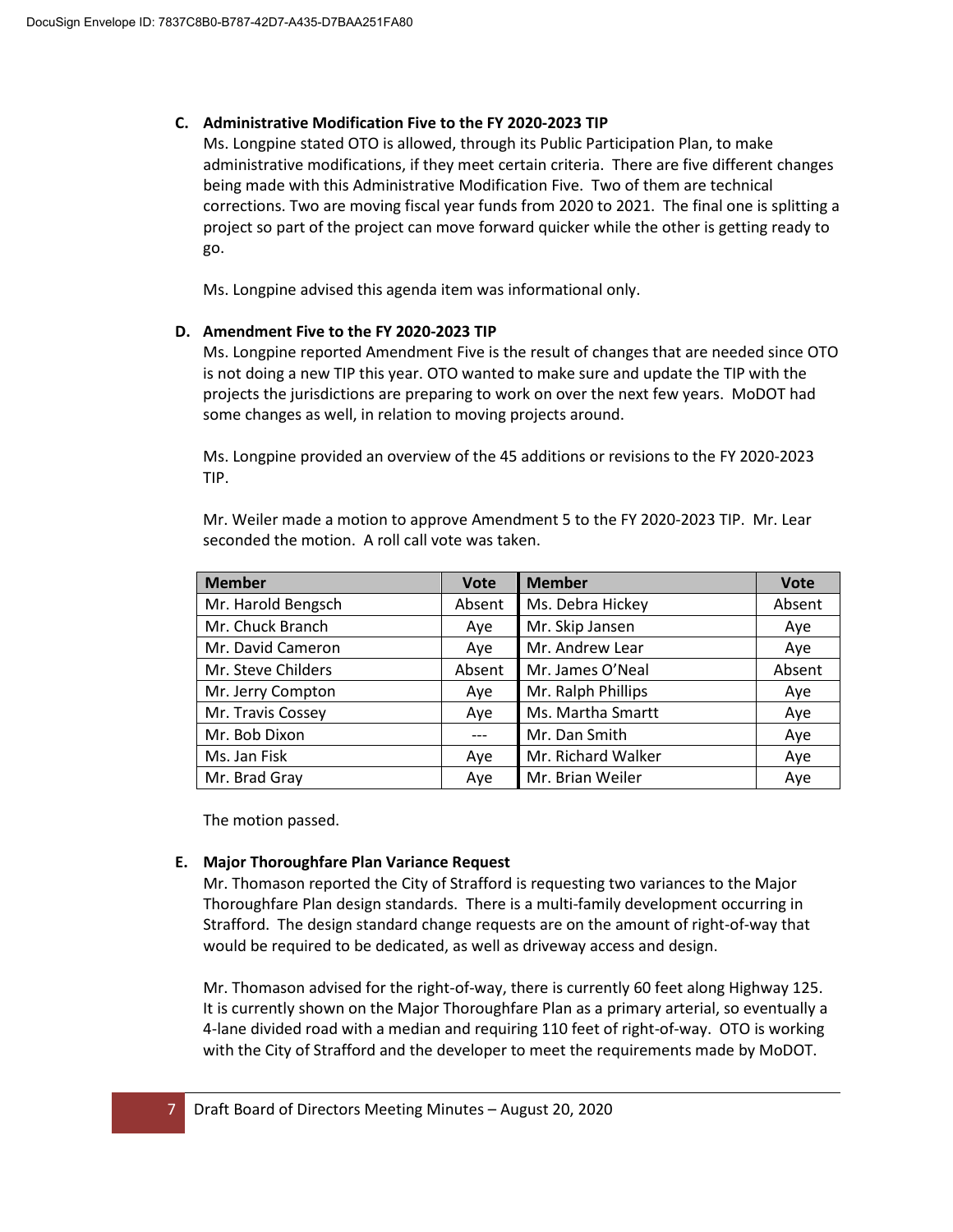Given the current 30 foot to center that exists now, the developer would need to commit an additional 25 feet which is not possible with the way the development is drawn. The developer is requesting to dedicate an additional 10 feet. Then, there would be 40 feet from center on this side of Highway 125 instead of 55 feet. Given the development pattern that exists to the north, the full 55 feet would be unavailable in this segment anyway. OTO staff is okay with the reduced right-of-way dedication.

Mr. Thomason stated as far as the second variance, the access and driveway design, since it is envisioned as a primary arterial, this would be divided with a median. Given the spacing that is in play, the driveway for this development, with a strict reading of the OTO design standards, would be permitted and designed as a right-in, right-out driveway. He stated when looking at the existing volumes and the modeled future volumes, full access is probably appropriate. OTO does not want to grant the full access because that would inhibit the ability to put a median in later. Mr. Thomason advised there was discussion with MoDOT and with the TPC on how best to handle this. The developer requested a full access driveway. The TPC and OTO staff's recommendation is to permit the driveway as a right-in, right-out, but waive the design requirements for it to be built as a right-in, rightout, so it can function as a full access. The driveway could function as a full access until traffic volumes would require the expansion and the building of a median. No rights would be hampered with that construction.

Mr. Cossey requested Mr. Thomason display on the screen the site plan for discussion purposes to show the accesses being proposed. The site plan was made visible in the meeting. Mr. Thomason shared there is an access on the west to a residential street that will steer down to Route DD. The main access would be off Highway 125. This site plan is the original site plan when the developer was assuming, they would maintain the 30-foot right-of-way. There is a second drawing that shows a deceleration lane that MoDOT is going to ask them to build. The additional 10 feet of right-of-way that is requested will accommodate the deceleration lane. When the median is built in the future, they will still have access to go south bound by coming onto Ivy Lane and Route DD.

Mr. Thomason asked Ms. Smartt if she had any additional information. Ms. Smartt wanted to clarify if MoDOT was willing to permit it as a right-in, right-out only access but designed as full access. Mr. Thomason stated through discussions with MoDOT, this was the proposal. The TPC constructed the motion to follow the advice from MoDOT. Ms. Smartt advised the City of Strafford has been pro-active with this developer for them to do their due diligence. She stated they are interested in the safety of those on the highway and entering and exiting the driveway. Mr. Miller added they had been talking about how to apply design standards to the driveway permitting process which is a very different process.

Mr. Cameron made a motion to approve the Major Thoroughfare Plan Variances. Mr. Gray seconded the motion. A roll call vote was taken.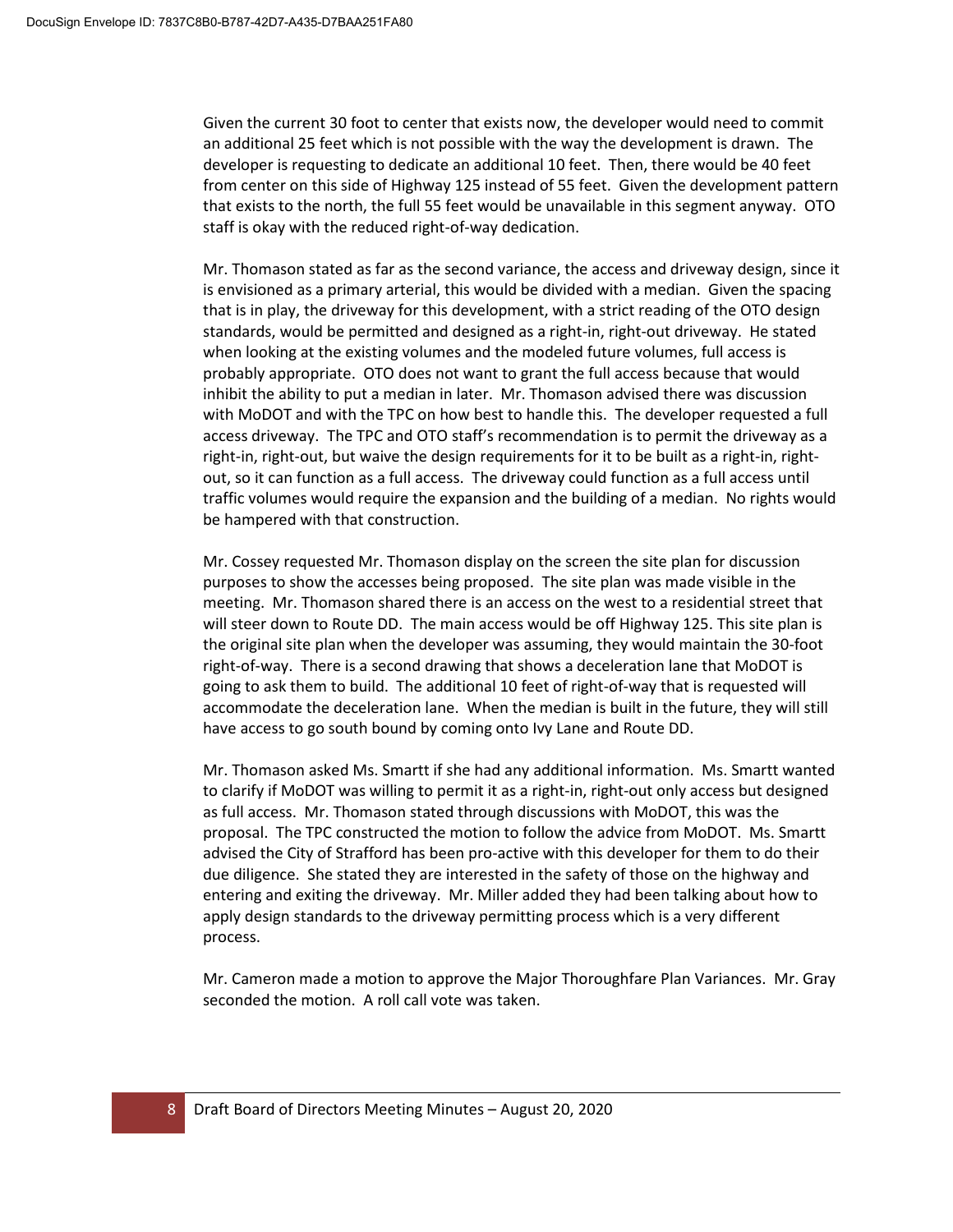| <b>Member</b>      | <b>Vote</b> | <b>Member</b>      | <b>Vote</b> |
|--------------------|-------------|--------------------|-------------|
| Mr. Harold Bengsch | Absent      | Ms. Debra Hickey   | Absent      |
| Mr. Chuck Branch   | Aye         | Mr. Skip Jansen    | Aye         |
| Mr. David Cameron  | Aye         | Mr. Andrew Lear    | Aye         |
| Mr. Steve Childers | Absent      | Mr. James O'Neal   | Absent      |
| Mr. Jerry Compton  | Aye         | Mr. Ralph Phillips | Aye         |
| Mr. Travis Cossey  | Aye         | Ms. Martha Smartt  | Aye         |
| Mr. Bob Dixon      | Aye         | Mr. Dan Smith      | Aye         |
| Ms. Jan Fisk       | Aye         | Mr. Richard Walker | Aye         |
| Mr. Brad Gray      | Ave         | Mr. Brian Weiler   | Aye         |

### **F. Reasonable Progress Extension Requests**

Mr. Thomason stated the last couple of years OTO has done some sizeable calls for projects for pedestrian, trail, and sidewalk projects in 2018 and 2019. During the call for projects and applications, reasonable progress standards are put in to make sure there are no funding balance issues, so the projects happen at a steady progress. This ensures they meet the deadlines, so the funds are not lost. When the balances were being reviewed and the timing of some of the projects that were awarded in 2018, it was noticed that approximately 75% of the projects were failing to meet one or more of their reasonable progress timelines. There are some intermediate dates to make sure projects are moving along. Also, there are big construction obligation deadlines, which are the major deadlines. According to the Reasonable Progress Standards, communities have two options. If they are not meeting reasonable progress, they can return the funds or request a one-time extension of the overall timeline. No one opted to return the funds. Some requested extensions. When the proposed timelines and projects that were obligated were reviewed, OTO determined the overall balances were sufficient and support the requested timeline extensions.

Mr. Cossey gave kudos to Mr. Lear, Mr. Smith, and the City of Springfield for staying on track. Mr. Thomason stated the City of Strafford and the City of Willard were awarded funds a meeting cycle earlier and were also on track.

Mr. Dixon made a motion to approve the Reasonable Progress Extensions. Mr. Smith seconded the motion. A roll call vote was taken.

| <b>Member</b>      | <b>Vote</b> | <b>Member</b>      | <b>Vote</b> |
|--------------------|-------------|--------------------|-------------|
| Mr. Harold Bengsch | Absent      | Ms. Debra Hickey   | Absent      |
| Mr. Chuck Branch   | Aye         | Mr. Skip Jansen    | Aye         |
| Mr. David Cameron  | Aye         | Mr. Andrew Lear    | Aye         |
| Mr. Steve Childers | Absent      | Mr. James O'Neal   | Absent      |
| Mr. Jerry Compton  | Aye         | Mr. Ralph Phillips | Aye         |
| Mr. Travis Cossey  | Aye         | Ms. Martha Smartt  | Aye         |
| Mr. Bob Dixon      | Aye         | Mr. Dan Smith      | Aye         |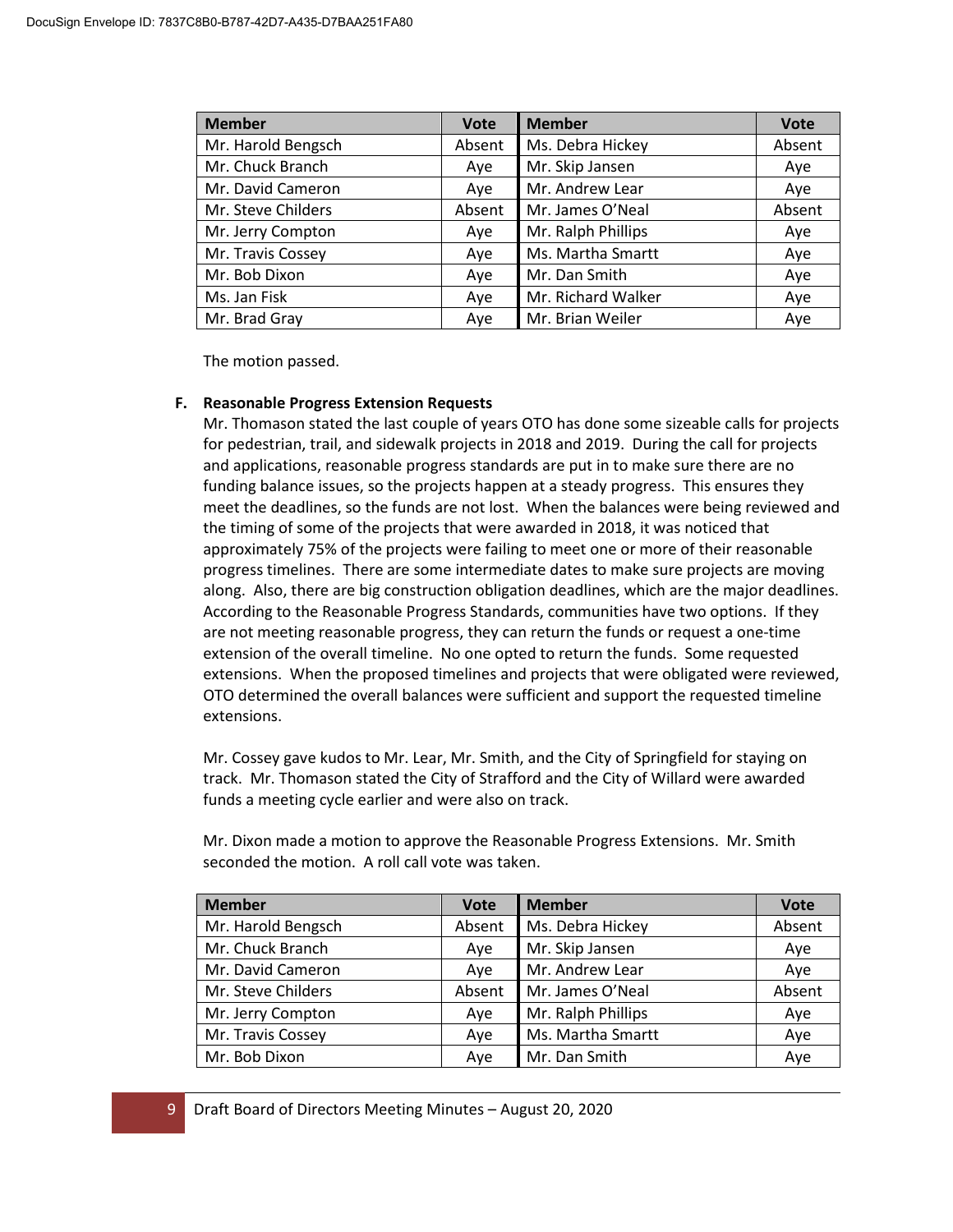| Ms. Jan Fisk  | Ave | Mr. Richard Walker | Ave |
|---------------|-----|--------------------|-----|
| Mr. Brad Grav | Ave | Mr. Brian Weiler   | Ave |

### **G. OTO 2020 Public Participation Plan**

Mr. Faucett shared the update to the OTO Public Participation Plan. He advised all MPO's are required to adopt and maintain a plan for public involvement as per the Code of Federal Regulations. OTO updates their plan every three years. This is an update to the 2017 plan. The purpose of the plan is to serve as a policy guide for OTO staff to engage and inform the public on how to get involved in the planning process. The updated plan is a more interactive plan. There was a 45-day comment period regarding the PPP. Some comments were received and reviewed. A survey was sent out to interested parties. The results of the survey are included in the Plan.

Mr. Branch made a motion to approve the 2020 Public Participation Plan. Mr. Dixon seconded the motion. A roll call vote was taken.

| <b>Member</b>      | <b>Vote</b> | <b>Member</b>      | <b>Vote</b> |
|--------------------|-------------|--------------------|-------------|
| Mr. Harold Bengsch | Absent      | Ms. Debra Hickey   | Absent      |
| Mr. Chuck Branch   | Aye         | Mr. Skip Jansen    | Aye         |
| Mr. David Cameron  | Ave         | Mr. Andrew Lear    | Aye         |
| Mr. Steve Childers | Absent      | Mr. James O'Neal   | Absent      |
| Mr. Jerry Compton  | Aye         | Mr. Ralph Phillips | Aye         |
| Mr. Travis Cossey  | Aye         | Ms. Martha Smartt  | Aye         |
| Mr. Bob Dixon      | Aye         | Mr. Dan Smith      | Aye         |
| Ms. Jan Fisk       | Aye         | Mr. Richard Walker | Aye         |
| Mr. Brad Gray      | Aye         | Mr. Brian Weiler   | Aye         |

The motion passed.

## **H. Year-End Financial Statements**

Mr. Cameron reported the fiscal year of July 1, 2019 through June 30, 2020 report had been included in the packet. He stated some of the changes made by OTO regarding outsourcing, vacant positions, not having in-person meetings and staff not being able to travel created savings. He stated compared to last year, there is a very healthy fund balance. He also stated Ms. Fields has done a fantastic job during the pandemic by utilizing Docusign and maintaining internal controls.

Mr. Dixon made a motion to accept the year-end financial statements. Mr. Gray seconded the motion. A roll call vote was taken.

| <b>Member</b>      | <b>Vote</b> | <b>Member</b>           | Vote   |
|--------------------|-------------|-------------------------|--------|
| Mr. Harold Bengsch |             | Absent Ms. Debra Hickey | Absent |
| Mr. Chuck Branch   | Ave         | Mr. Skip Jansen         | Ave    |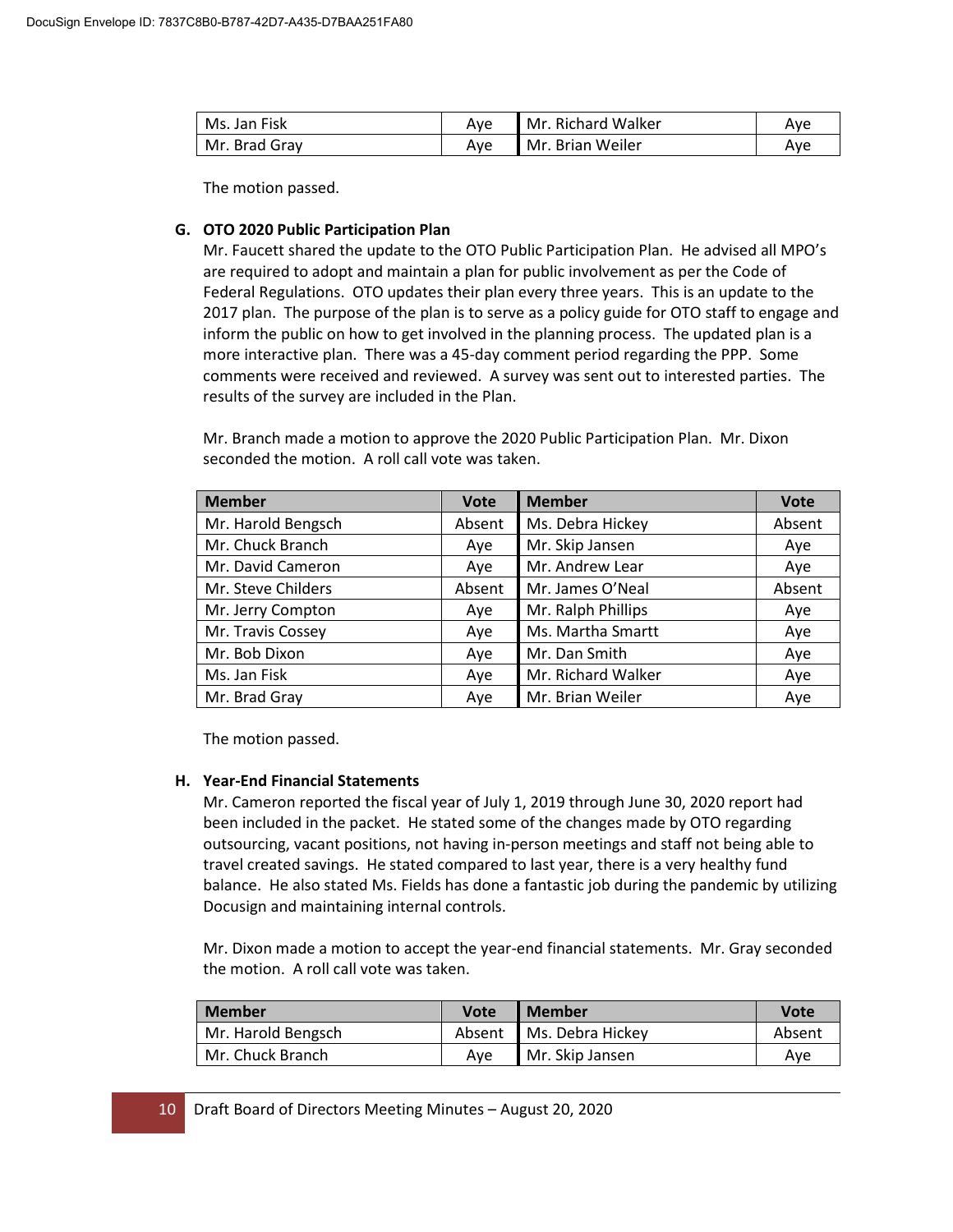| Mr. David Cameron  | Ave    | Mr. Andrew Lear    | Aye    |
|--------------------|--------|--------------------|--------|
| Mr. Steve Childers | Absent | Mr. James O'Neal   | Absent |
| Mr. Jerry Compton  | Aye    | Mr. Ralph Phillips | Aye    |
| Mr. Travis Cossey  | Aye    | Ms. Martha Smartt  |        |
| Mr. Bob Dixon      | Aye    | Mr. Dan Smith      | Aye    |
| Ms. Jan Fisk       | Aye    | Mr. Richard Walker | Aye    |
| Mr. Brad Gray      | Aye    | Mr. Brian Weiler   | Aye    |

### **I. OTO Sunshine Law Custodian of Records**

Ms. Fields advised OTO must appoint a custodian of records per the Sunshine Law which is required to happen by resolution. Previously, the Communications Clerk was the appointed position. Now, OTO would like to appoint the Administrative Assistant as the Custodian of Records. She stated an appointment of position is allowed instead of by name. OTO was advised by their attorney to get in compliance as soon as a new staff member was in place.

Mr. Cameron made a motion to adopt the OTO Sunshine Law Resolution naming the Administrative Assistant as the OTO Custodian of Records. Mr. Gray seconded the motion. A roll call vote was taken.

| <b>Member</b>      | <b>Vote</b> | <b>Member</b>      | <b>Vote</b> |
|--------------------|-------------|--------------------|-------------|
| Mr. Harold Bengsch | Absent      | Ms. Debra Hickey   | Absent      |
| Mr. Chuck Branch   | Aye         | Mr. Skip Jansen    | Aye         |
| Mr. David Cameron  | Aye         | Mr. Andrew Lear    | Aye         |
| Mr. Steve Childers | Absent      | Mr. James O'Neal   | Absent      |
| Mr. Jerry Compton  | Aye         | Mr. Ralph Phillips | Aye         |
| Mr. Travis Cossey  | Aye         | Ms. Martha Smartt  | Aye         |
| Mr. Bob Dixon      | Aye         | Mr. Dan Smith      | Aye         |
| Ms. Jan Fisk       | Aye         | Mr. Richard Walker | Aye         |
| Mr. Brad Gray      | Aye         | Mr. Brian Weiler   | Aye         |

The motion passed.

#### **III. Other Business**

- **A**. **Board of Directors Member Announcements** There were no member announcements.
- **B. Transportation Issues for Board of Directors Member Review** There were no transportation issues to be considered.
- **C. Articles for Board of Directors Member Information**